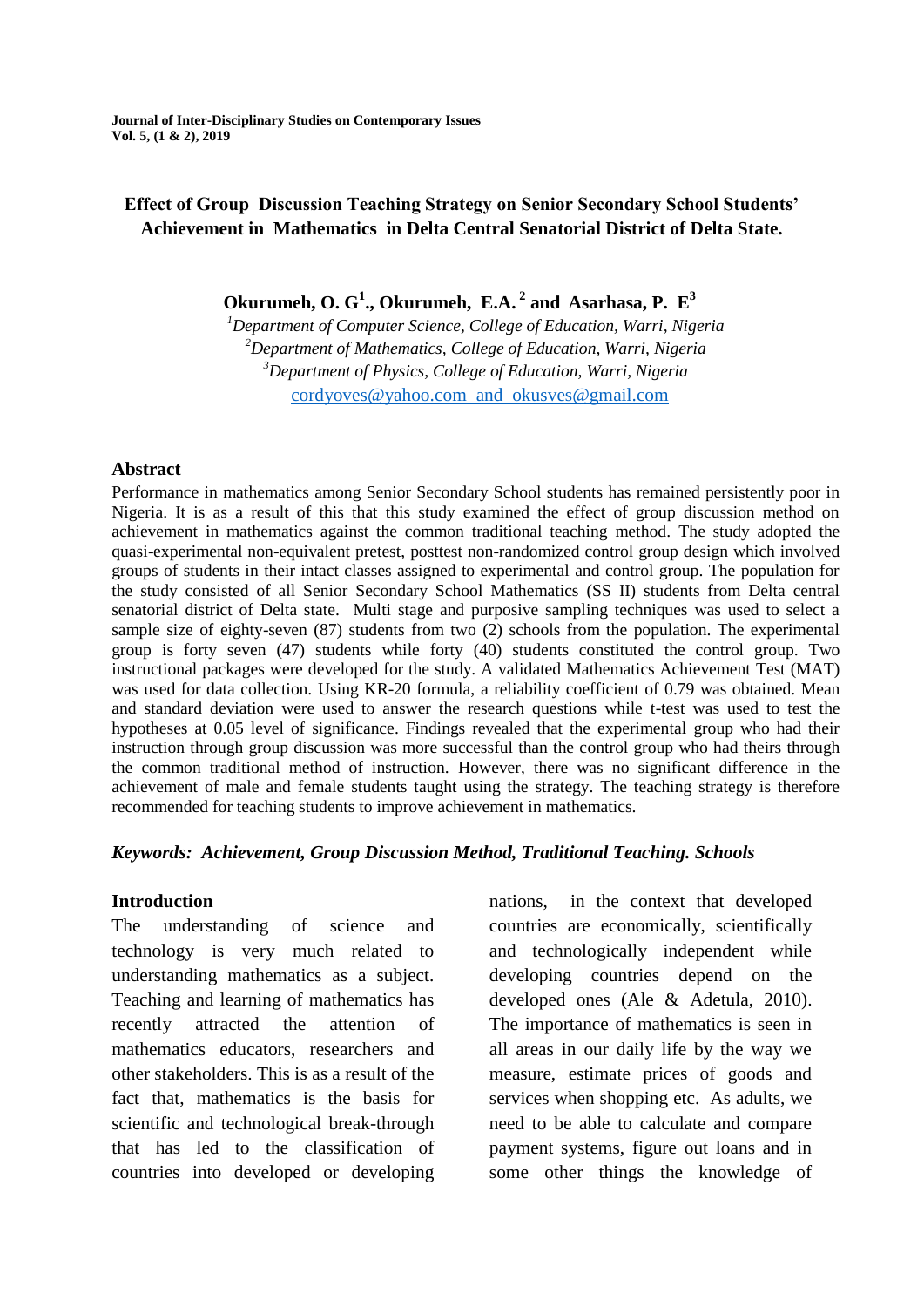mathematics is indispensable. The prominent position accorded to mathematics among other school subject is as a result of its importance in our daily life and the recognition of the indispensable role it plays in the advancement of human development. This has earned it the status of a compulsory (core) subject in the school curriculum at both primary and secondary levels of education in Nigeria (National Policy on Education, 2013). This unique position made it to serve as a foundation or prerequisite for other advanced fields of study useful to humanity that includes the following; Engineering, Computer science, Medicine, Pharmacy among others. This goes to show that in order for a student to be able to study any of the aforementioned disciplines at the tertiary education level successfully; such a student has to be well grounded and good in Mathematics at the senior secondary school level.

However, with the current trend of persistent poor performance of students in Mathematics at the senior secondary level, Nigeria's quest at creating a globally competitive economy and human capital base to meet her recovery and economic growth might not be attained if this poor performance in Mathematics is not attended to. Reports revealed that the average percentage of students that passed Mathematics at credits level and above (A1-C6) is 37.37% while a staggering 62.63% failed for seven (7) consecutive years  $(2010 - 2016)$  in Nigeria, WAEC (2018) (See table 1). This poor performance in mathematics reflects the serious handicap the country is confronted with in producing graduates of mathematics and its related courses at the university and other tertiary institutions. This may lead to insufficient number of workers in careers that require a mathematics background in national development.

| Mathematics between 2010 - 2016. |           |                     |                 |               |                  |  |  |  |
|----------------------------------|-----------|---------------------|-----------------|---------------|------------------|--|--|--|
| <b>YEAR</b>                      | Total No. | No. of Students     | % of Students   | No. of        | % of Students    |  |  |  |
|                                  | Who Sat   | that Obtained       | with Credit &   | Students with | with $(D7 - F9)$ |  |  |  |
|                                  |           | Credit              | Above $(A1-C6)$ | $(D7 - F9)$   |                  |  |  |  |
|                                  |           | & Above $(A1 - C6)$ |                 |               |                  |  |  |  |
| 2010                             | 1,351,557 | 453,447             | 33.55           | 898,110       | 66.45            |  |  |  |
| 2011                             | 1,540,250 | 587,630             | 38.93           | 952,620       | 61.07            |  |  |  |
| 2012                             | 1,675,224 | 819,390             | 49.00           | 852,834       | 51.00            |  |  |  |
| 2013                             | 1,543,683 | 555,726             | 36.00           | 987,957       | 64.00            |  |  |  |
| 2014                             | 1,692,435 | 529,732             | 31.30           | 1,162,703     | 68.70            |  |  |  |
| 2015                             | 1,593,442 | 544,638             | 34.18           | 1,048,804     | 65.82            |  |  |  |
| 2016                             | 1,544,234 | 597,310             | 38.68           | 946,924       | 61.32            |  |  |  |

**Table 1:** Total number of students in Nigeria that sat for the May/June WASSCE in general  $M_d = \frac{1}{2}$  1. 2010 - 2016

**Source:** Test Development Division, West African Examination Council (WAEC) Lagos, Nigeria.

**Mean (%) 37.37 62.63**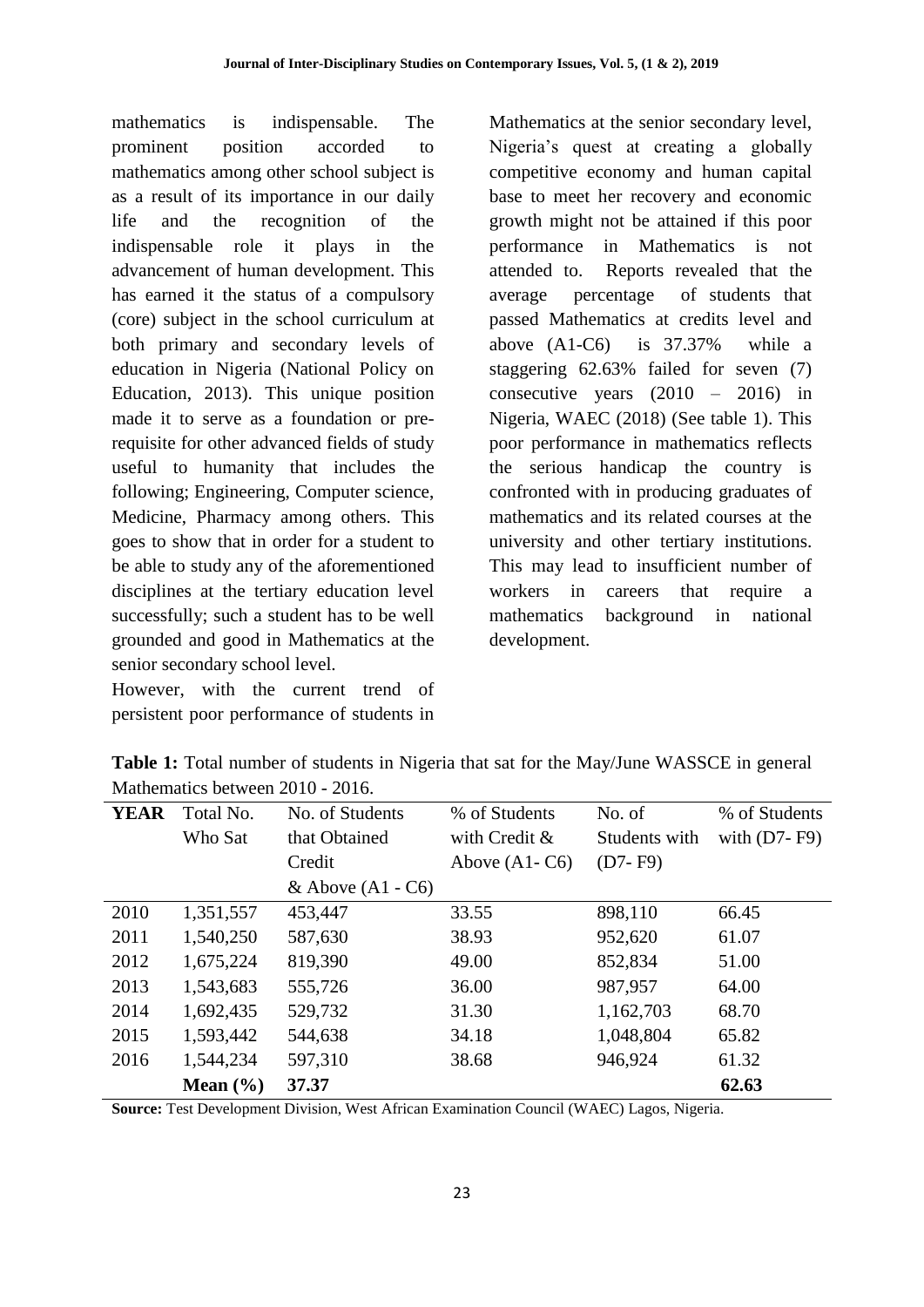Among the factors reported to be responsible for the poor performance is inadequate preparation, shortage of qualified teachers, inadequate teaching aids, inappropriate teaching methods, lack of good school environment and infrastructural facilities (WAEC, 2016). Mathematics teaching can only be resultoriented when students are willing and the teachers are favorably disposed to using the appropriate methods and resources in teaching the students.

From literature, researcher's observation, and practicing Mathematics and other science teachers in Delta state, the most widely used method by teachers is the teacher centred lecture method of "talk and chalk" where the teacher works some examples on the board and students then copy these examples into their exercise books after which students are given problems to solve based on the examples given or better still, teacher stands at the front of the class "telling" students about mathematics and other science ideas and this results into poor communication of concepts to the students. The students on their part find it difficult to understand the concepts (Omoifo, 2012). The instructional problems of traditional lecture method has serious drawbacks in the sense that majority of students have difficulties in assigning meaning to information, understanding the content as a whole, locating new information in their schema and transforming this information to knowledge. It is no longer a secret that most secondary school learners cannot perform many simple Mathematics operations needed for everyday life and work. Even in the class and in examination when students are encouraged to show their methods as well as answers,

many inappropriate reasoning errors, lack of complete understanding and other avoidable behaviours are displayed (Odili,2006; Okurumeh 2009, Okurumeh, 2019).

The teaching of Mathematics should encourage active participation of students for better understanding of its concepts. Discussion teaching method serves as an alternative method in this regard. It is a cognitive technique based on the constructivist approach to mathematics and science teaching. It involves the breaking of class into smaller groups for effective discussion on a topic, a problem or issue. It is a process of thinking together with active student's participation and the teacher acting as a moderator. Seweje (2000) explained that a teacher is expected to be a facilitator whose main function is to help learners to become active participants in their learning process and thereby making meaningful connection between prior knowledge, new knowledge and the processes involved in learning. It gives learners opportunity to express their views and ideas and to hear those of their peers. It also helps to develop student's opinion; attitudes and values. Discussion teaching strategy which according to Geoffrey in Okurumeh (2013) carries a hidden message – the learner is being told by the teacher that "I value your experience and I am interested in your opinion". This is at variant with the unspoken word of students in a "talk and chalk" or simply put "traditional lecture" teaching strategy where the students know nothing of value about the topic. Group discussion may take a variety of forms such as small group, round table, panel discussion, opposing panel and debate (Adewuya, 2003; Okurumeh, 2013).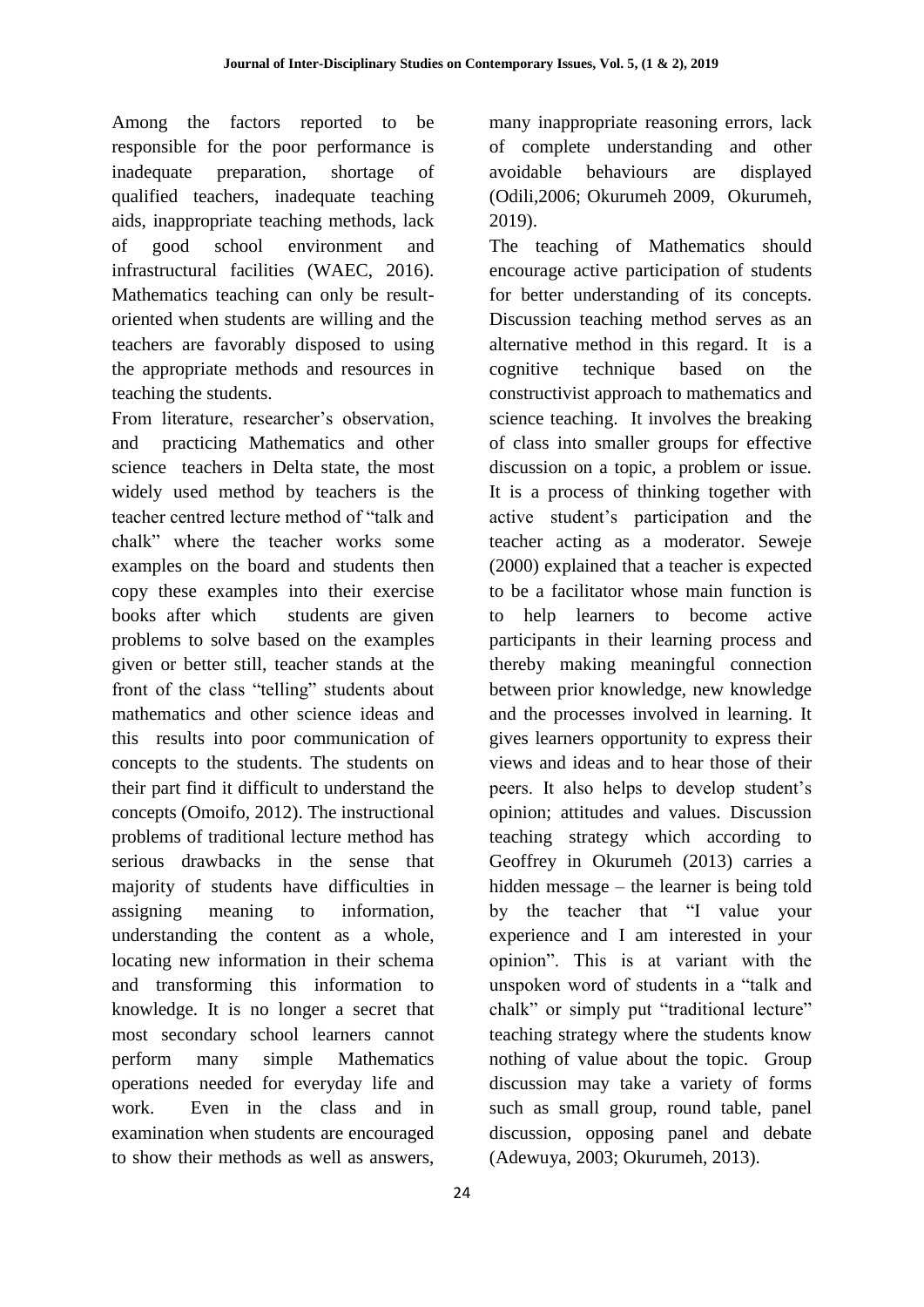Several research studies have been conducted to seek for alternative strategies which will encourage students' active involvement and promote students achievement of learned concepts in Mathematics and other science subjects . For instance, a research study conducted by Okurumeh (2013) on the effects of teaching Chemistry through disucussion and invention teaching model on students' achievement. The finding shows that the students in the experimental groups of all the schools used had significantly better post-test mean achievement scores than the control groups taught by lecture method. The study thus, concluded that discussion and invention teaching strategies has significant effect on the achievement of the students in the experimental group than the control group. Similar studies on the use of other student centred strategies reported significant difference in favour of the experimental groups (Yara, 2008; Okurumeh, 2009; Anyamene, Nwokolo, Anyachebelu, & Anemelu, 2012 , Okurumeh, 2019).

The influence of gender difference on students' achievement in mathematics and other sciences has generated a lot of concern among mathematics and science educators. A great deal of research work has been done to find out if it is true that there is gender difference in achievement in mathematics or not. Researches have shown that gender plays a significant role when it comes to achievement. Anyamene, Nwokolo, Anyachebelu, and Anemelu, (2012) reported a significant gender – group difference in Mathematics. However, this is at variance with the findings of Nwagbo and Obiekwe 2010; Yusuf and Afolabi, 2010 and Okurumeh, 2019 who reported that there was no significant difference in sex in Mathematics achievement. Among the reasons given for sex differences in achievement were the kind of learning environment as well as instructional strategy used by the teacher. In view of the foregoing, the present study investigated the effect of group discussion teaching strategy on the performance of students in Mathematics in Senior Secondary schools (SS II) students in Delta central senatorial district of Delta state

# **Statement of the Problem**

The primary reasons for teaching mathematics are to help students understand important concepts in mathematics, to help them improve their ability of analytical thinking, problem solving and to enable them to use the mathematics they learned to solve practical problems in their field of interest. The development of scientific skills, abilities and knowledge needed to function in today's technological world that is driven by Information and Communication Technology (ICT) is also of paramount importance. The teaching of mathematics in secondary schools leaves much to be desired. The teaching methods adopted by teachers play an important role in students' understanding of mathematics concepts. This study seeks to address the problem of: What is the effect of group discussion and traditional lecture method on students' achievement in Mathematics?

# **Research questions**

1. Is there a difference in the mean achievement scores of students taught Mathematics using group discussion method and those taught using traditional lecture method of instruction?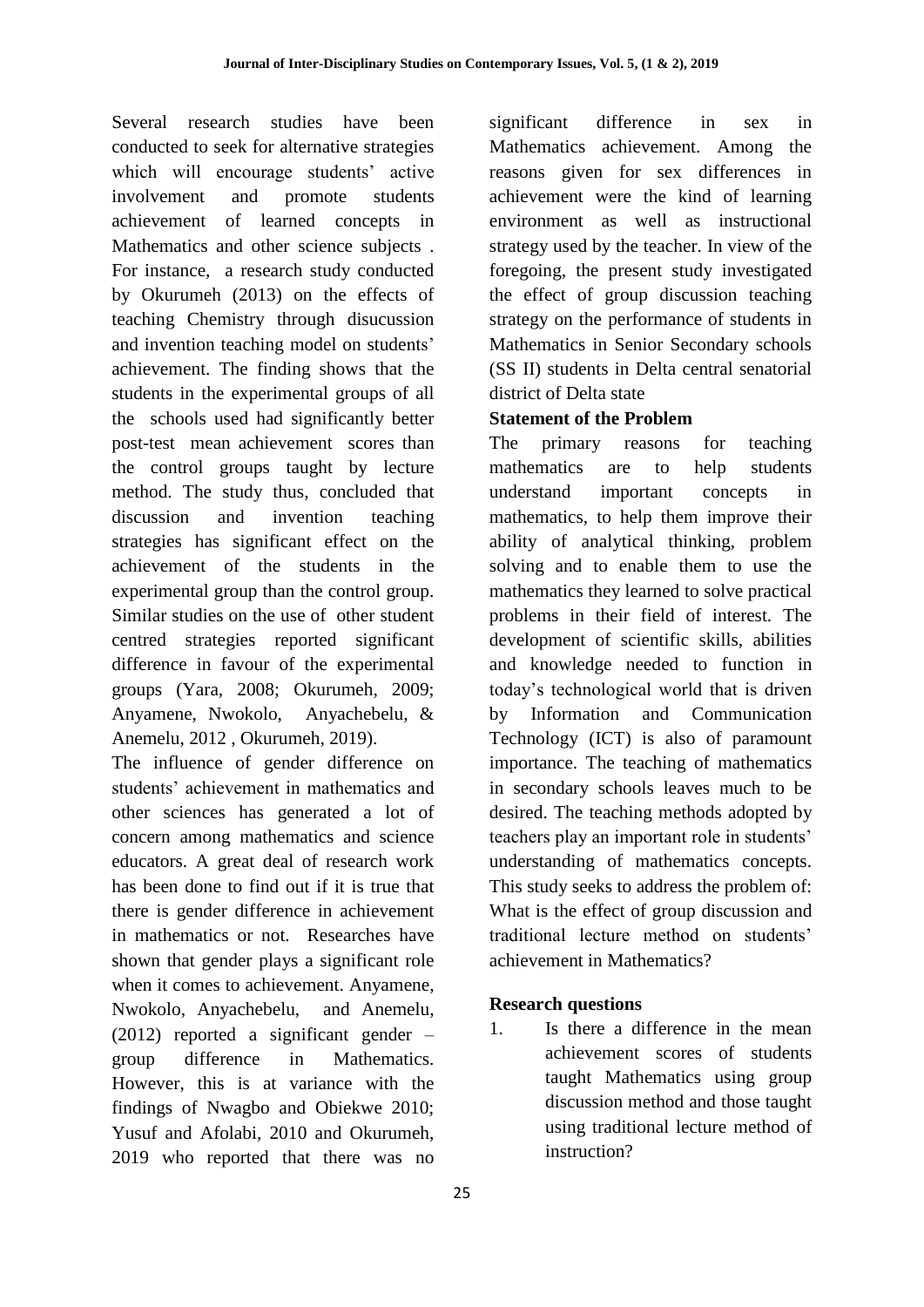2. Is there a difference in the mean achievement scores of male and female students taught Mathematics using the group discussion method?

### **Hypotheses**

The following null hypotheses were tested at 0.05 level of significance.

- $H_{01}$ : There is no significant difference in the mean achievement scores of students taught Mathematics using Group Discussion Method (GDM) and the Traditional lecture Method (TLM).
- $H_{\Omega}$ : There is no significant difference in the mean achievement scores of male and female students taught Mathematics using group discussion method.

# **Methodology**

The study adopted the quasi-experimental non-equivalent pretest, posttest nonrandomized control group design which involved groups of students in their intact classes assigned to experimental group and control group. The experimental group was exposed to Group discussion method and the control group to Traditional method of instruction. The dependent variable was achievement and the moderating variable was gender at two levels (Male and female). The target population of this study was all public co-educational Senior Secondary School II (SSII) students in Delta Central Senatorial District of Delta state. The district is made up of eight local government areas. A multi stage and purposively sampling technique procedure was used to select two (2) schools from the population to form a sample size of eighty seven students (experimental group (47) and control group (40).

The test instrument, Mathematics Achievement Test (MAT) was a 30 item multiple-choice objective test with four response options each. A table of specification was prepared; it covers all the sub-topics that were treated, based on some levels of Bloom's taxonomy of educational objectives of knowledge, comprehension and application. The distribution of test items are done in such a way to ensure equal and adequate coverage of the units taught and each sub-topic was given a percentage weight based on the extent of sub-topic relative to others. To

test the reliability of the instruments, it was trial tested within the targeted population but outside the sample for the study. A reliability coefficient of 0.79 was obtained using Kuder-Richardson 20 (KR-20) formula.

Data collected were analysed thus: mean and standard deviation were used to answer the research questions while t-test was used for the hypotheses at an alpha level of 0.05.

# **Results**

A test of difference on achievement at pretest of the groups using t-test, showed no significant difference between the two groups (experimental and control) in achievement in Mathematics concepts before the treatment, indicating that the subjects were homogenous at the beginning of the study.

# **Hypothesis 1**

 $H_0$  There is no significant difference in the mean achievement scores of students taught Mathematics concepts using group discussion method (GDM) and the Traditional lecture Method (TLM).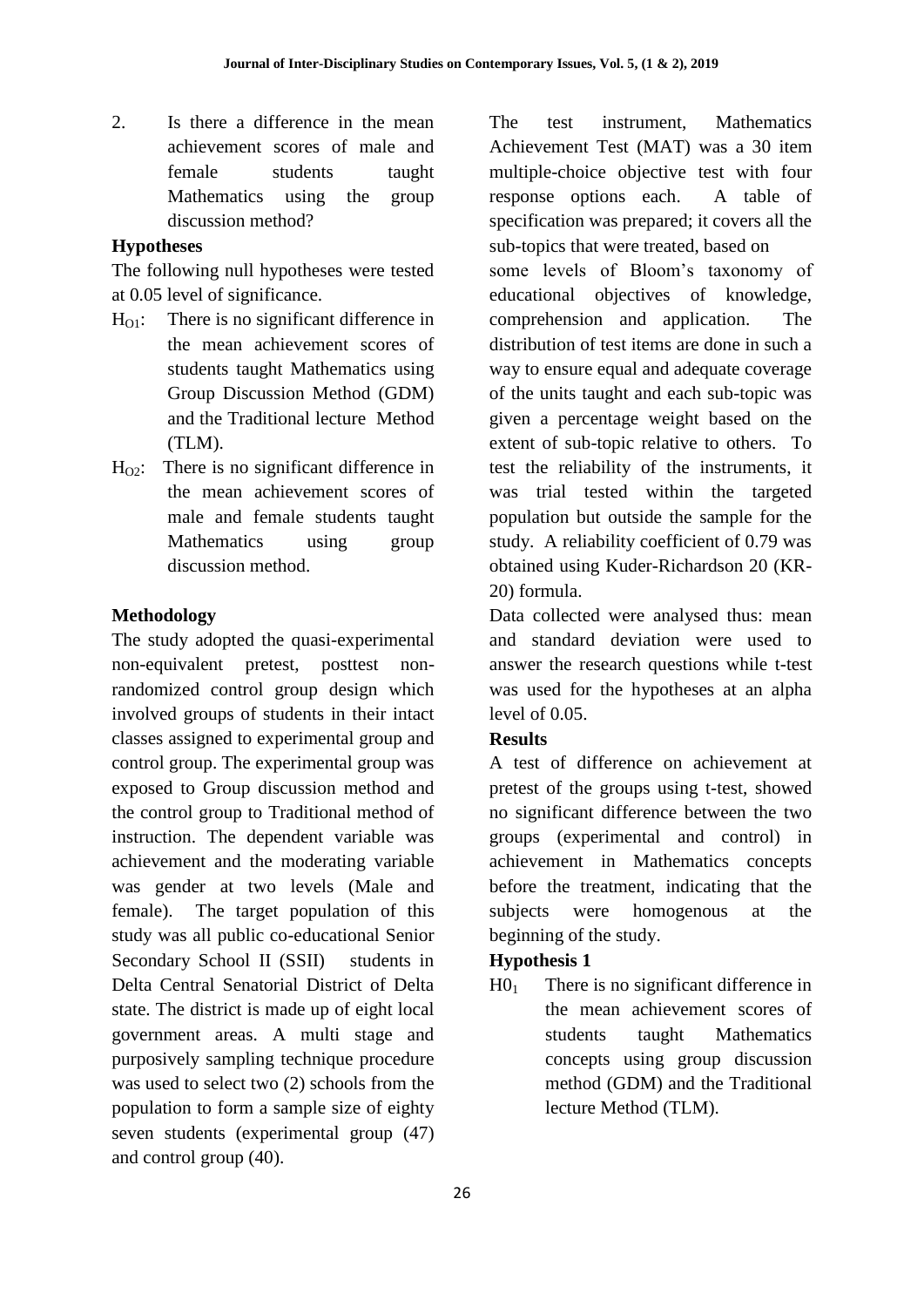| abie |  |
|------|--|
|------|--|

| scores by leaching memous |    |                |           |                 |           |           |  |
|---------------------------|----|----------------|-----------|-----------------|-----------|-----------|--|
| <b>Teaching</b>           |    | <b>Pretest</b> | <b>SD</b> | <b>Posttest</b> | <b>SD</b> | Mean gain |  |
| method                    |    | mean           |           | mean            |           |           |  |
| GDM.                      | 47 | 14.49          | 3.021     | 26.81           | 5.45      | 12.32     |  |
| <b>TLM</b>                | 40 | 14.72          | 2.792     | 19.28           | 3.75      | 4.55      |  |

*Summary of Descriptive Statistics of SS II Mathematics Students mean Achievement scores by teaching methods*

Results presented in Table 2 shows that the experimental group exposed to group discussion teaching method had a higher posttest mean gain score (12.32) than the control group exposed to the traditional method of instruction (4.55). This shows that the students taught with group

discussion method of teaching outperformed the students taught with the traditional method of instruction.

To determine if the difference is as stated in hypothesis one  $(H0<sub>1</sub>)$ , a t-test for independent samples was used and was presented in Table 3.

#### **Table 3**

*Summary of Independent samples t-test of Achievement scores of SS II Mathematics Students by teaching methods at posttest*

| Teaching method               | $\mathbb N$ | Mean  | S.D  |         | $Sig(2 tail)$ (p) |  |
|-------------------------------|-------------|-------|------|---------|-------------------|--|
| <b>GDM</b>                    | 47          | 26.81 | 5.45 |         |                   |  |
| <b>TLM</b><br>$\alpha = 0.05$ | 40          | 19.28 | 3.75 | $-7.38$ | 0.00              |  |

Results presented in Table 3 shows a calculated t-value of -7.38 and a p-value of 0.00 testing at an alpha level of 0.05. The p-value is less than the alpha level. The null hypothesis of no significant difference is rejected. There was a significant difference in posttest score of the experimental group exposed to GDM teaching strategy  $(M = 26.81, SD = 5.45)$ and control group exposed to TLM (*M* = 19.28,  $SD = 3.75$ ), (t  $(85) = -7.38$ , p< 0.05). This implies that there was a significant difference between the mean achievement scores of students in the experimental group exposed to GDM

teaching strategy and the control group exposed to traditional lecture method of instruction in favour of the experimental group. The difference in the mean achievement scores of students taught mathematics concepts with GDM and TLM is significant and not by chance, meaning the treatment was effective.

#### **Hypothesis 2**

 $H0<sub>3</sub>$ : There is no significant difference in the mean achievement scores of male and female students taught mathematics concepts using GDM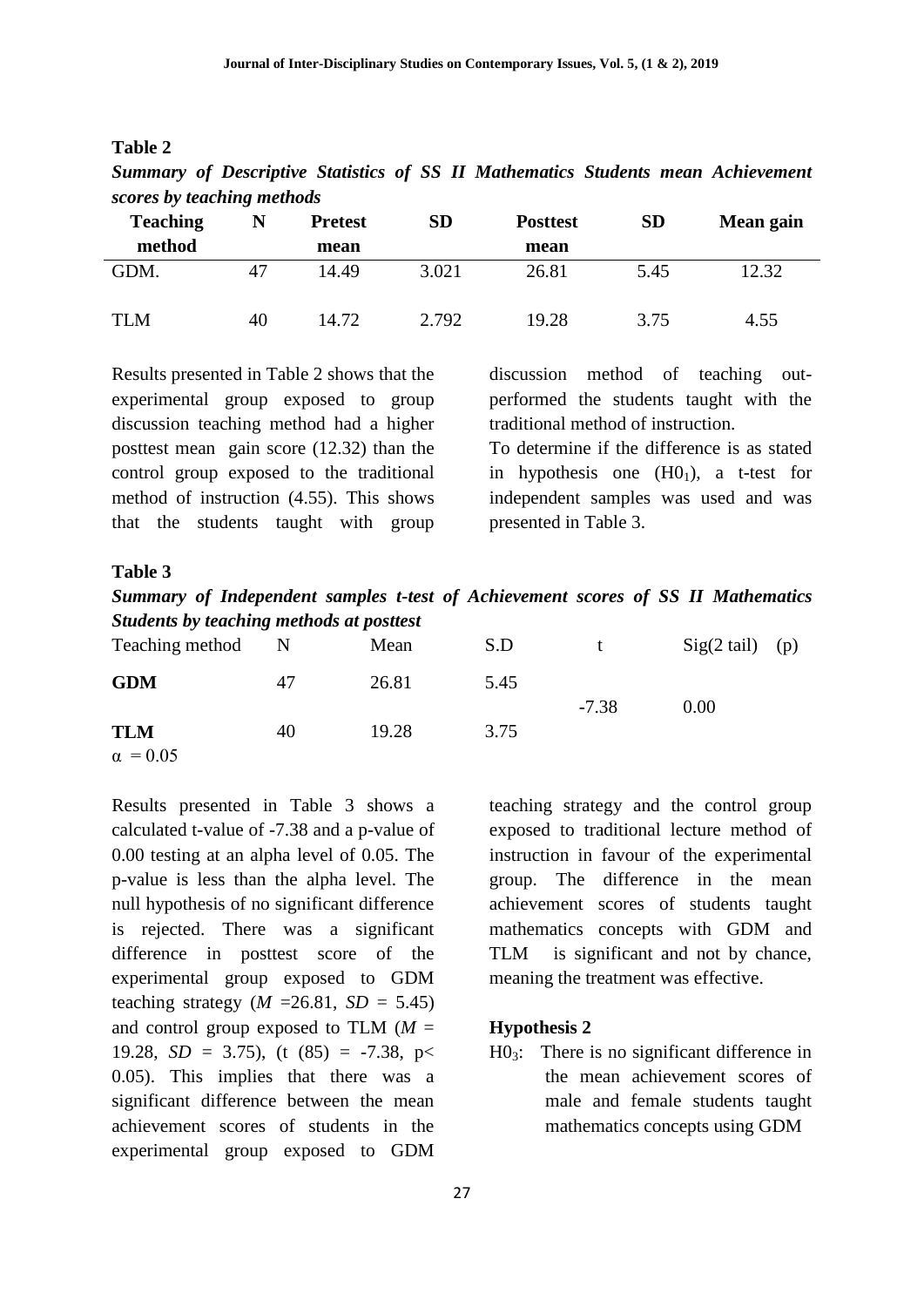| able | 4 |
|------|---|
|------|---|

*Summary of Descriptive statistics of Male and Female SS II Mathematics Students' Achievement scores taught using Group discussion teaching method*

| Gender  | N  | <b>Pretest mean</b> | SD   | <b>Posttest mean</b> | <b>SD</b> | Mean gain |
|---------|----|---------------------|------|----------------------|-----------|-----------|
| Male    | 20 | 15.15               | 2.70 | 26.55                | 4.98      | 11.4      |
| Female. |    | 14.26               | 3.15 | 27.00                | 5.86      | 12.74     |

Results presented in Table 4 shows the mean gain difference of male and female students in experimental group exposed to GDM teaching strategy. The female students had a slightly higher mean gain score (12.74) than the male students (11.4). The difference is in favour of the female students.

To determine if the difference is as stated in hypothesis two  $(H0<sub>2</sub>)$ , a t-test for independent samples was used and was presented in Table 5.

#### **Table 5**

*Summary of Independent samples t-test of achievement scores of male and female SS II Mathematics students using GDM teaching method at posttest*

| Gender          | N  | <b>Posttest mean</b> | <b>SD</b> |        | Sig(2 tail) (p) |  |
|-----------------|----|----------------------|-----------|--------|-----------------|--|
| Male            | 20 | 26.55                | 4.98      |        |                 |  |
|                 |    |                      |           | $-.28$ | .78             |  |
| Female          | 27 | 27.00                | 5.86      |        |                 |  |
| $\alpha = 0.05$ |    |                      |           |        |                 |  |

Results presented in Table 5 shows an independent sample t-test value of -.28 and a p-value of .78, testing at an alpha level of 0.05. Since the p-value is higher than the alpha level. The null hypothesis of no significant difference is not rejected. There was no significant difference in mean posttest score of male and female students in the experimental group exposed to GDM teaching strategy, male (*M* =26.55, *SD* = 4.98) and female ( $M = 27.00$ , *SD* = 5.86);  $t_{(45)} = .78$ ,  $p > 0.05$ . This result suggests that gender does not have any influence in the study. The teaching strategy is not gender biased.

#### **Discussion of findings**

Finding of this study revealed that there was significant difference between the achievement of students in mathematics concepts using Group Discussion and traditional lecture method of instruction in favour of group discussion method. The participatory and engagement nature of the strategy could have been responsible for the result. This finding is supported by the earlier findings of Olorundare and Oyelekan (2009); Anyamene, Nwokolo, Anyachebelu, and Anemelu (2012) and Okurumeh (2019) who found that students exposed to innovative teaching strategies that engages the student in learning processes performed significantly better than those exposed to the traditional method of instruction. This present finding is also in agreement with the finding of Gambari, Yaki, and Olowe,(2013) who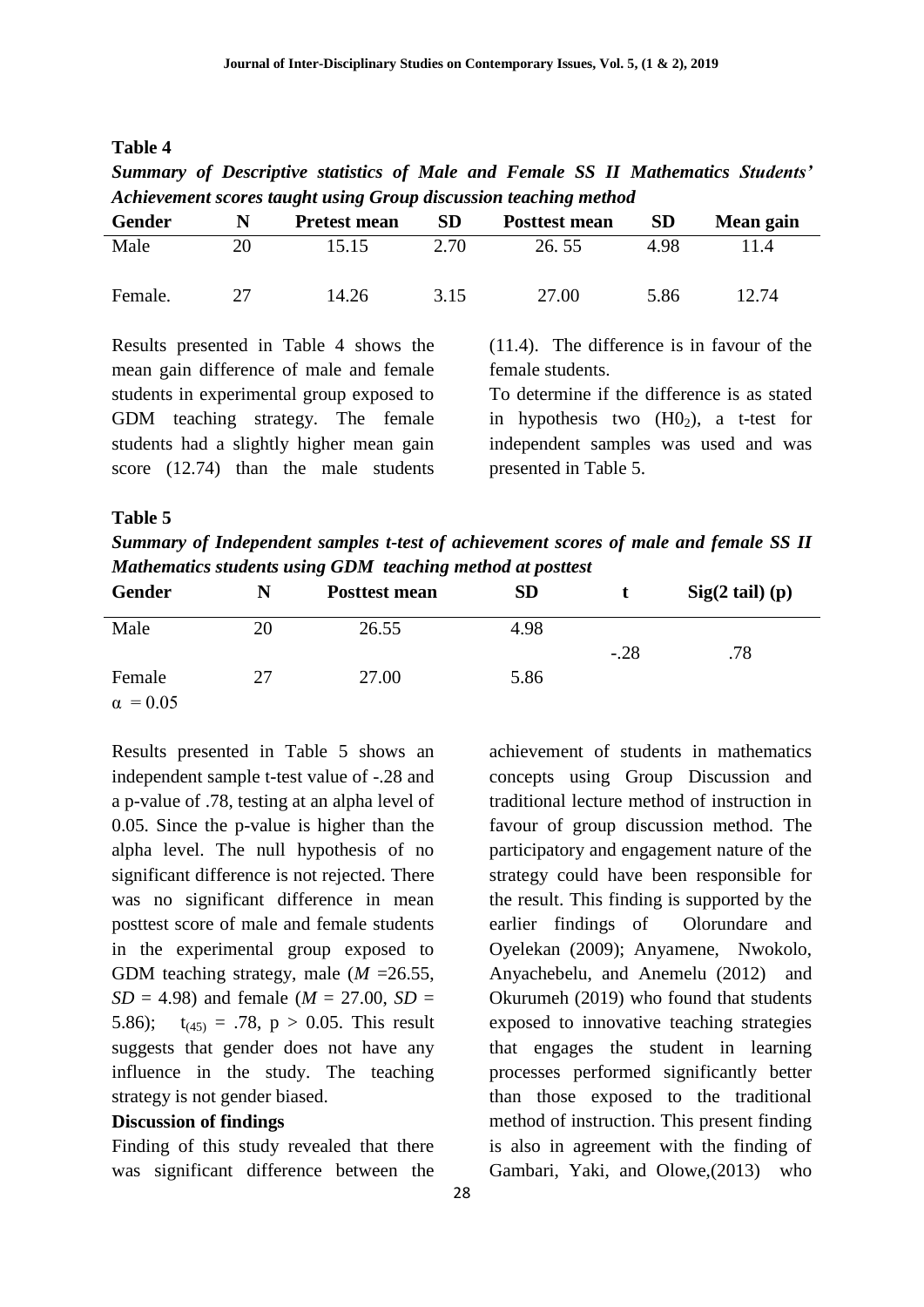stated that student centred teaching strategies are more effective in improving students' achievement in mathematics and other sciences.

The influence of gender on the academic performance of students in mathematics using group discussion method in experimental learning settings was examined. The result of the analysis of independent samples t-test shows no significant gender difference for learners exposed to discussion method. This finding showed that gender had no influence on the performance of students in mathematics. This finding on gender agrees with the earlier finding of Nwagbo and Obiekwe (2010); Fakomogbon, Shittu, Omiola and Morakinyo (2012) and Gambari, Yaki; Olowe (2013) and Okurumeh, (2019) who reported no significant difference in the performance of male and female students exposed to innovative strategies. Thus, it can be deduced that the use of group discussion method can enhanced the performance of both male and female students equally. It is not gender controlled rather it is friendly.

# **Conclusion**

- Based on the findings of this study, the following conclusions are drawn.
	- a. Discussion teaching method is very effective in promoting students achievement in mathematics.
	- b. Discussion teaching method is a good strategy for improving mathematics achievement irrespective of gender.

#### **Recommendations**

In view of the findings of this study, the following recommendations are made

- Mathematics teachers should be trained and encouraged in the use of discussion teaching method.
- Mathematics seminars and workshops should be organized for all serving mathematics teachers on the effective use of the instructional strategy
- The framework for planning lessons and teaching mathematics in our secondary schools should be on group discussion teaching strategy.

# **References**

- Adewuya, S .A (2003) An evaluation of social studies curriculum in Osun State College of Education, Nigeria. Unpublished M.A(Ed) Thesis, OAU, Ile-Ife.
- Ale, S. O. & Adetula, L. O. (2010). The national mathematical centre and the mathematics improvement project in nation building. *Journal of Mathematical Sciences Education*. 1(1) 1-19.
- Anyamene, A., Nwokolo, C., Anyachebelu, F., & Anemelu, V. C. (2012). Effect of computerassisted packages on the performance of senior secondary students in mathematics in Awka, Anambra State, Nigeria. *American International Journal of Contemporary Research, 2(7), 61- 65.* Available online at *[www.aijcrnet.com](http://www.aijcrnet.com/)*
- Fakomogbon, M. A., Shittu, A. T., Omiola, M. A., & Morakinyo, O. K. (2012). Design, development and validation of a web-based instructional package for teaching ceramics concepts in basic technology for the junior secondary school students in Nigeria. *Interdisciplinary*